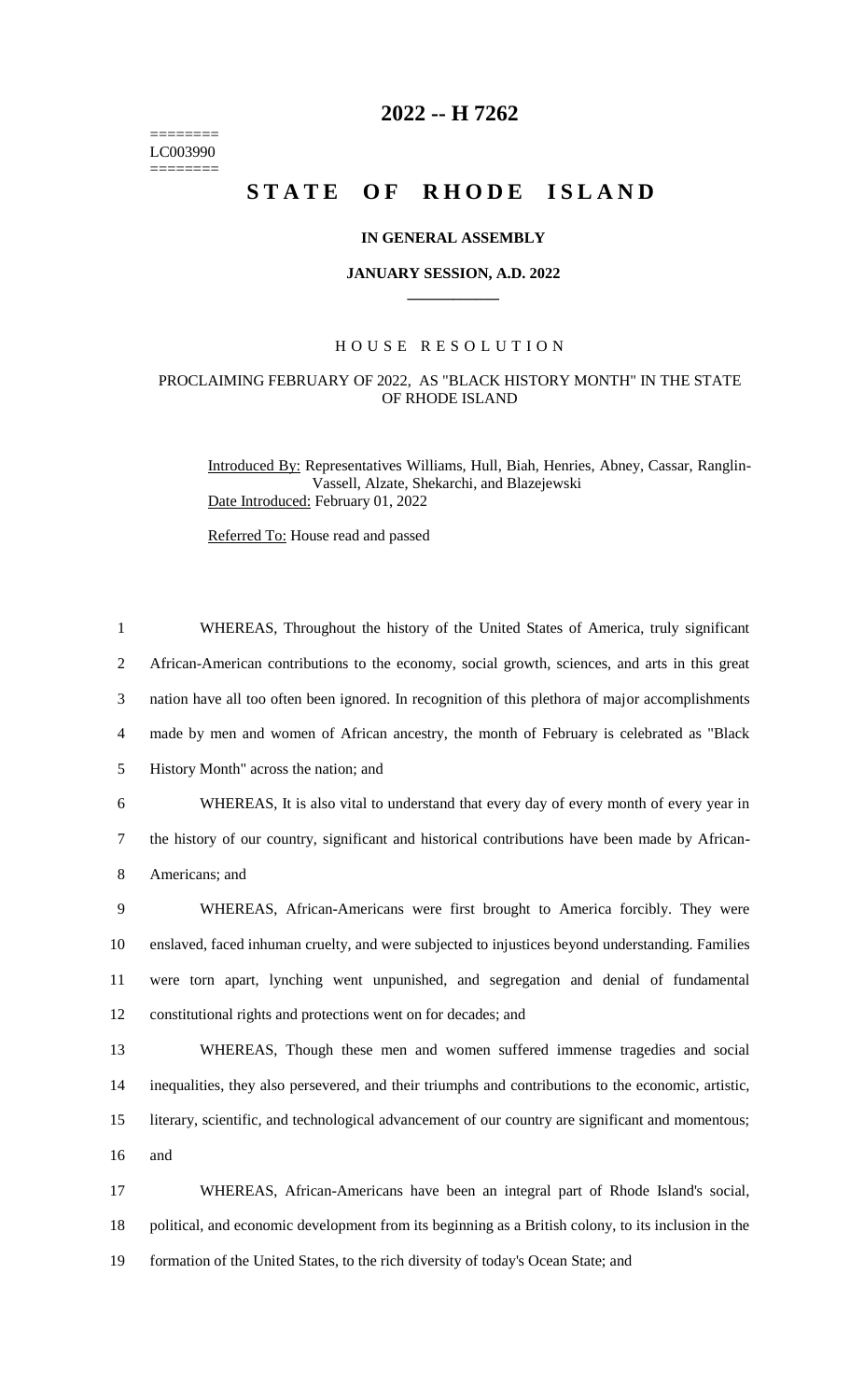WHEREAS, From the initial shots fired in the struggle for American Independence, to 2 the participation of the Rhode Island  $1<sup>st</sup>$  Black Regiment in the Battle of Newport, to the garrisons 3 of the Rhode Island 14<sup>th</sup> Heavy Artillery Regiment (Colored) in 1863, Americans of African descent have responded to the call of duty; and

 WHEREAS, In recognition of the numerous positive and patriotic contributions of African-American Rhode Islanders in the United States military, we honor their legacy of bravery, honor, and sacrifice. From the earliest recordation of Black History in our state, including those of slaves, former slaves, and free men, African-Americans have served with pride to protect our vital interests and provide for our common defense; and

 WHEREAS, Structures in the City of Newport, such as the Brick Market, later used as the town hall and theater; the Old Colony House, which at one time served Rhode Island as its capitol; and the oldest library in America, the Redwood Library, stand as lasting and beautiful tributes to the African-Americans who lived in our state and played a major role in the construction of these magnificent historic structures; and

 WHEREAS, Many African-Americans have made enormous and significant contributions to our nation, from Dr. Martin Luther King, whose eloquent and courageous actions on behalf of freedom and liberty for all earned him the Nobel Peace Prize and started our nation on the long and all-too-slow path towards equality for all, and President Barack Obama our nation's first African-American President, who continued and expanded upon Dr. King's vision through his support for expanding healthcare access for everyone, diversified the federal bureaucracy, strengthened women's right to fair pay, and protected LGBTQ citizens from employment discrimination; and

 WHEREAS, Other African-Americans who have contributed much to our nation's vibrancy and success include Maya Angelou, the noted poet, civil rights activist, and recipient of the Spingarn Medal from the NAACP and the Presidential Medal of Freedom from President Barack Obama, famed novelist James Baldwin, famous inventor George Washington Carver, Civil Rights activist and educator Mary McLeod Bethune, Congresswoman Shirley Chisolm, the first African-American to run for President of the United States, noted author and abolitionist Frederick Douglass, Doctor Charles Drew, whose research and work on plasma literally saved millions of lives, famous sociologist, writer and activist W.E.B. Du Bois, noted jazz composer and bandleader Duke Ellington, Civil Rights activist Jesse Jackson, film director Spike Lee, famed actors Sidney Poitier and Denzel Washington, the great Hall of Fame baseball player Jackie Robinson, who courageously faced down death threats to integrate Major League Baseball, famous boxers and American heroes Joe Louis and Muhammed Ali, Supreme Court Justice